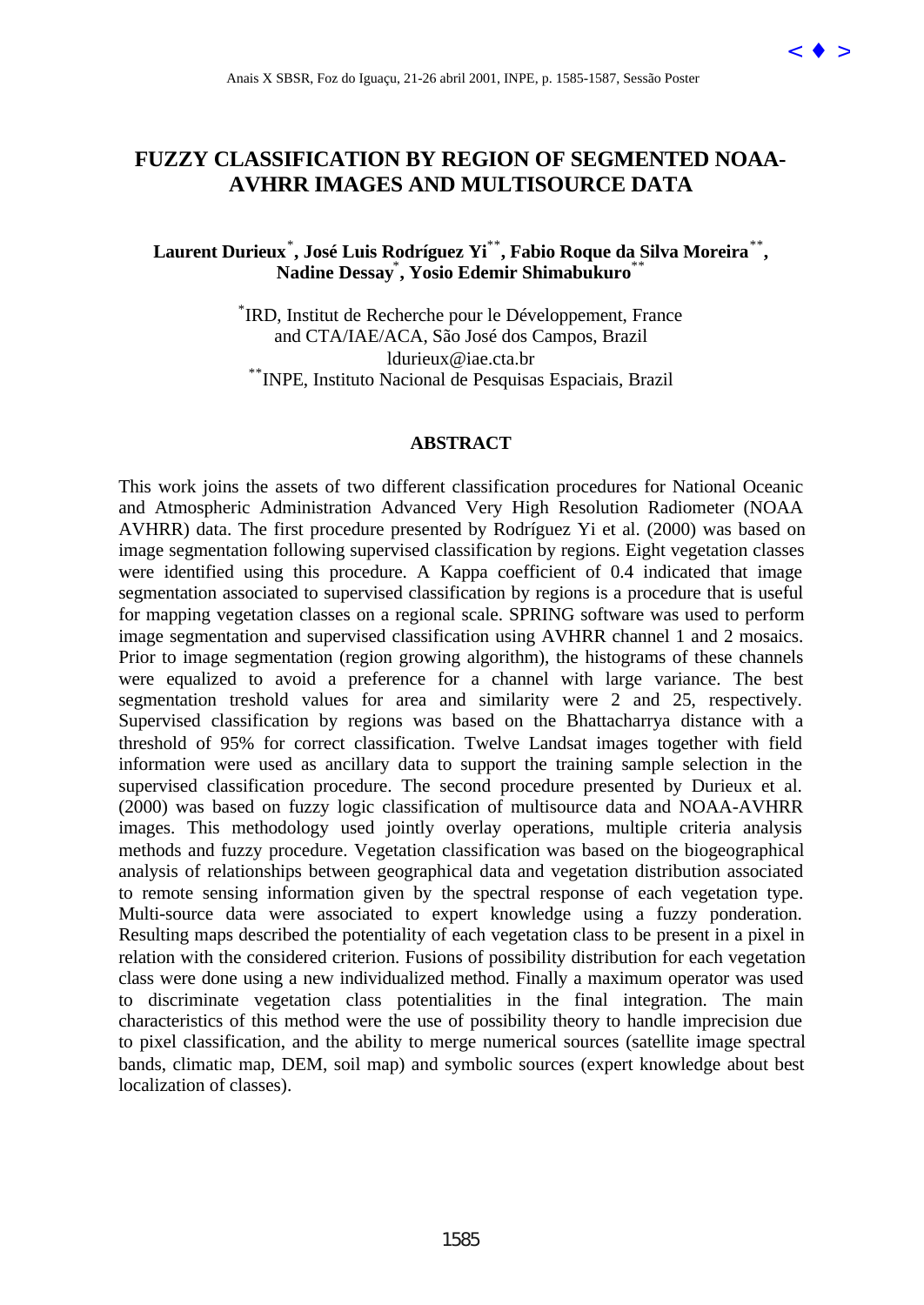Nine vegetation classes were mapped: Woodland Savanna, Tree Savanna, Parkland Savanna, Dense Evergreen Forest, Open Evergreen Forest, Seasonal Forest, Transition OE, Transition SF, Transition T. This method showed limitation in correct vegetation classes discrimination (Kappa coefficient < 0.4) but globally respected the forest-savanna transition. Results are not significantly different from those of the first procedure while being much more reproducible, faster and cheaper.

Here the supervised classification by regions will be replaced by a simple classification by regions to limit ground data collection. Both procedures will be applied for vegetation classification of Mato Grosso state, Brazil The joint procedure will be applied to channel 1  $(0.58 - 0.68 \mu m)$  and channel 2  $(0.72 - 1.1 \mu m)$  AVHRR mosaics composed of images acquired between 13 and 26 june 1993 and multisource biogeographical data used for fuzzy classification including deforestation, soil and climate data as well as elevation information. All data are stored and processed using the GIS SPRING 3.4 developed by INPE (INPE, 2000). The results of the classification will be compared with the result obtained by the two original procedures independently and validated using an existing map of vegetation of Mato Grosso state (PRODEAGRO, 1997) using Kappa statistics. We are expecting that the results will benefit of the quality of NOAA\_AVHRR segmentation by region and of the rapidity and low cost of the fuzzy procedure.

The high diversity of vegetation physiognomy encountered in Mato Grosso State is representative of the forest-savanna transition in Brazil. This joint methodology could be used for vegetation mapping of the entire South Amazonian arc of deforestation in association with existing deforestation data to provide an homogeneous vegetation database for this region.

### **ACKNOWLEDGMENT**

This work is part of a cooperation between the IRD (Institut de Recherche pour le développement) and the CNPq (Conselho Nacional de Desenvolvimento Cientifico e Tecnólogico), support number: 910153/98-1. This work was also partially funded by the FAPESP (Fundação de Amparo à Pesquisa do Estado de São Paulo), support number: 99/06045-7. It has been led jointly at INPE (National Institute of Spatial Research) and at CTA/IAE/ACA (Aerospace Technical Center / Space and Aeronautic Institute / Atmospheric Science Division) in São José dos Campos, Brazil.

### **REFERENCES**

Durieux, L., Rodríguez Yi J. L., Roque da Silva Moreira, F., Dessay N., Shimabukuro Y. E., 2000 - Multisource data and fuzzy logic for vegetation classification of Mato Grosso state (Brazil), IX Simposio Latino Americano de percepcion remota, SELPER, Puerto Iguazú, Misiones, Argentina.

INPE, 2000 – "Sistema de Processamento de informações georeferenciadas", http://www.dpi.inpe.br/spring